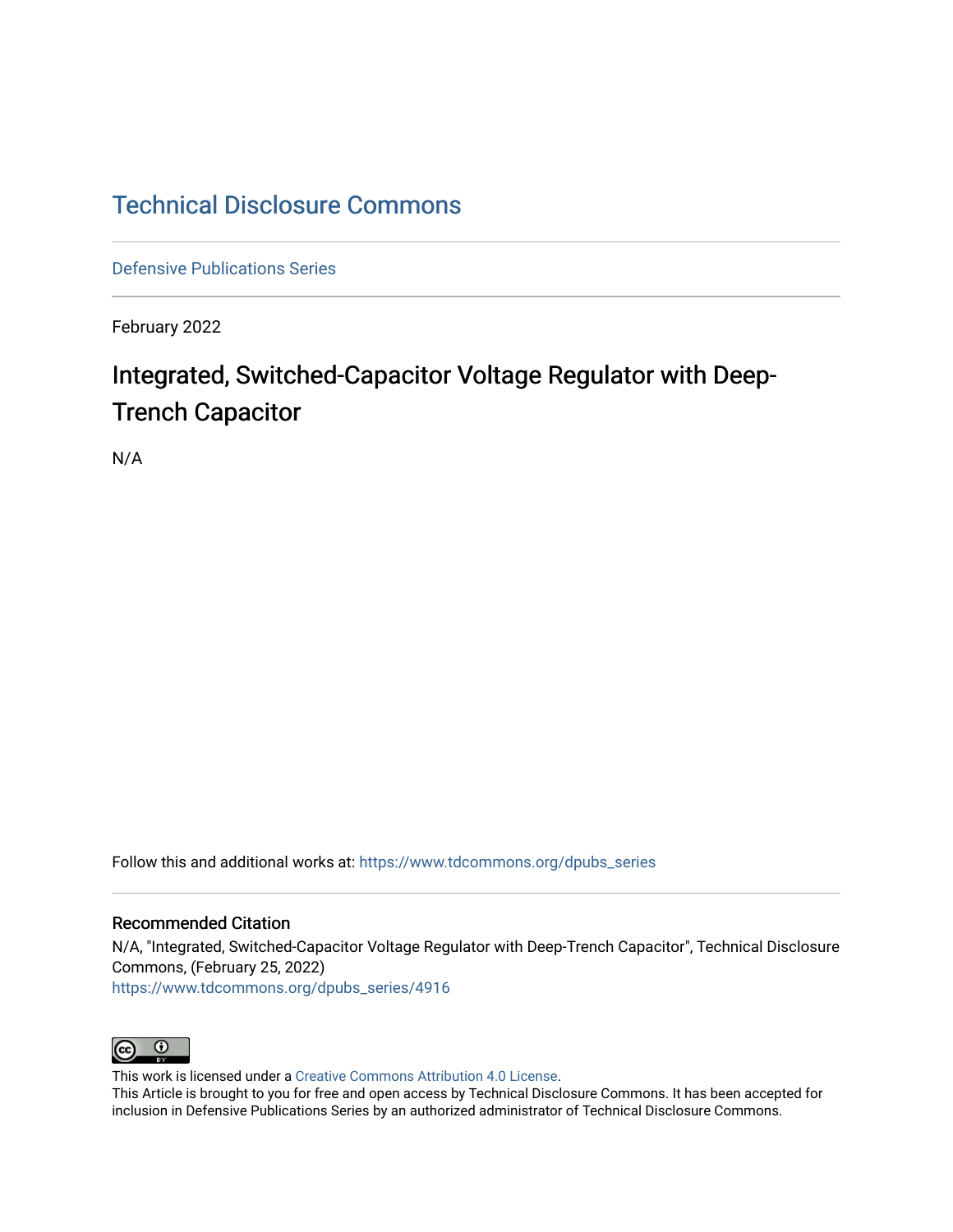# **Integrated, Switched-Capacitor Voltage Regulator with Deep-Trench Capacitor** ABSTRACT

Currently, switching regulators come with inductors that are by nature bulky and difficult to fit in or integrate with ASICs due to space and layout considerations. This disclosure describes a voltage regulator based on switched capacitors (SC) that eliminates external inductors, enabling the integration of the voltage regulator with the package and/or the die. Integrated voltage regulators are valued in ASIC packaging designs as they better support power-integrity challenges brought on by advanced computing and memory-bandwidth demands. The techniques leverage the presence of parasitic inductance present in the package or/and MLCC, rather than employ external inductances.

## **KEYWORDS**

- Voltage regulator
- Switched capacitor
- Deep-trench capacitor (DTC)
- Integrated voltage regulator
- Integrated voltage regulator (IVR)
- Multilayer ceramic capacitor (MLCC)
- Parasitic inductance
- Active capacitor
- Power distribution network (PDN)
- Voltage controlled current source

## BACKGROUND

Currently, switching regulators come with inductors that are by nature bulky and difficult to fit in or integrate with application-specific integrated circuits (ASICs) due to space limitations and layout considerations. Integrated voltage regulators are valued in ASIC packaging designs as they better support power-integrity challenges brought on by advanced computing and memorybandwidth demands.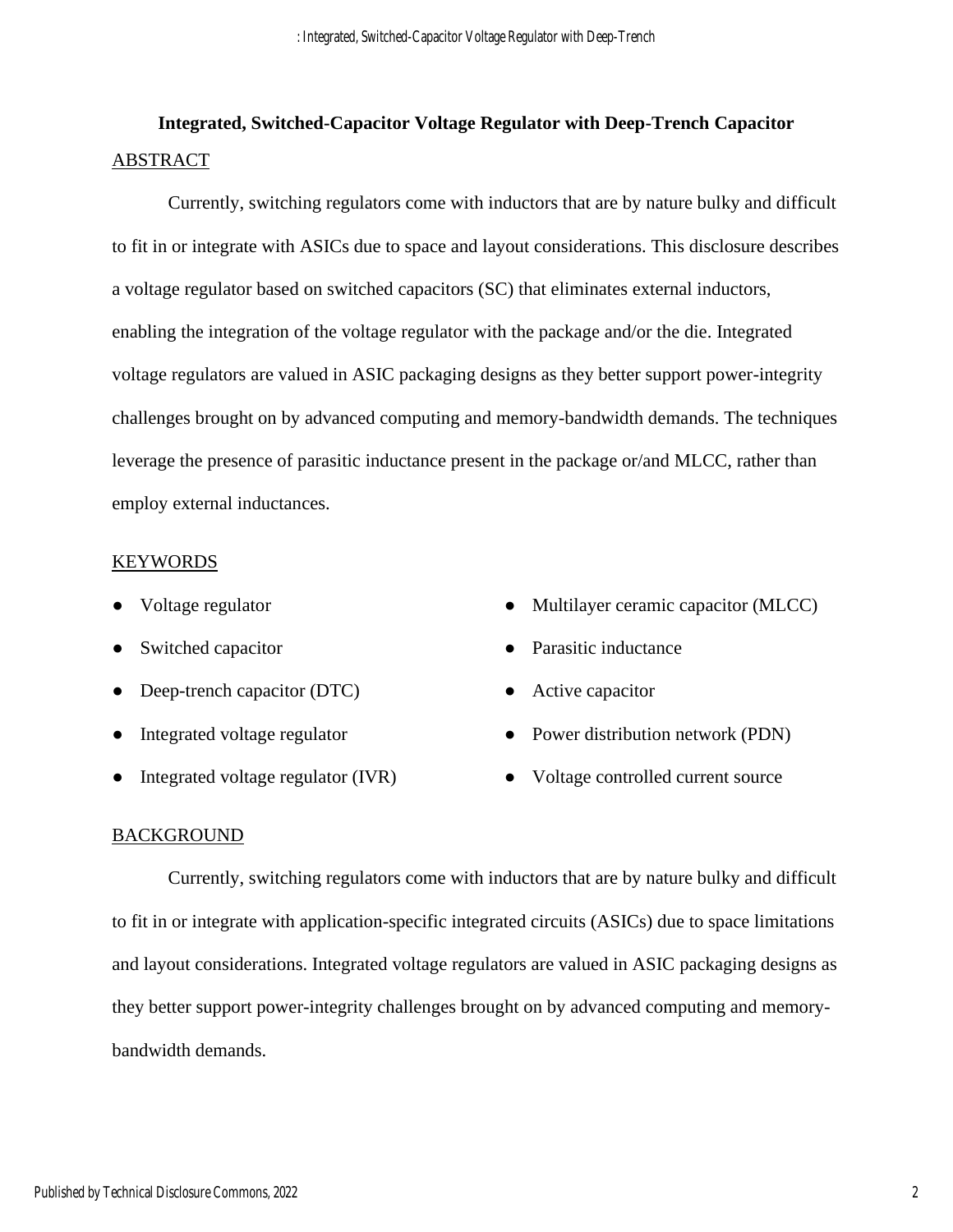Current techniques [1, 2] that attempt fully integrated switched capacitors consider only on-die capacitances (MIM and MOS), which make the voltage regulator large and somewhat impractical. Also, the efficiency of current techniques depends on the topology, e.g., they are good only for fixed-ratio voltage conversion. Configurable topologies for different conversion ratios have resulted in complex and unpromising designs. Another approach, the resonant SC converter [3], addresses the efficiency issue under variant conversion ratios. However, its power density is low, and its use of an external inductor for integrated voltage regulation (IVR) is suboptimal.

#### DESCRIPTION

This disclosure describes a voltage regulator based on switched capacitors (SC) that eliminates external inductors, enabling the integration of a voltage regulator with the package and/or the die. The techniques leverage deep-trench capacitors (DTC) technology, which, by providing much more capacitance density compared to on-die intrinsic and metal-insulator-metal (MIM) capacitance, enables fully integrated SC in medium and large ASICs/CPUs. The techniques leverage the presence of parasitic inductance present in the package or/and multilayer ceramic capacitors (MLCC), rather than employ external inductances.

The described voltage regulator with integrated, switched, deep-trench or packaged MLCC capacitors includes switched-capacitor converter bricks/cells; digital control and clock generator; capacitors; etc. As described in greater detail below, the current/charges flow from input to fly capacitors through MOSFETs in the converter bricks/cells, then flow to output capacitors. Parasitic inductance in the path can help create an LC-resonance, so as to create a voltage-controlled current source. The frequency or dead time of MOSFETs switching is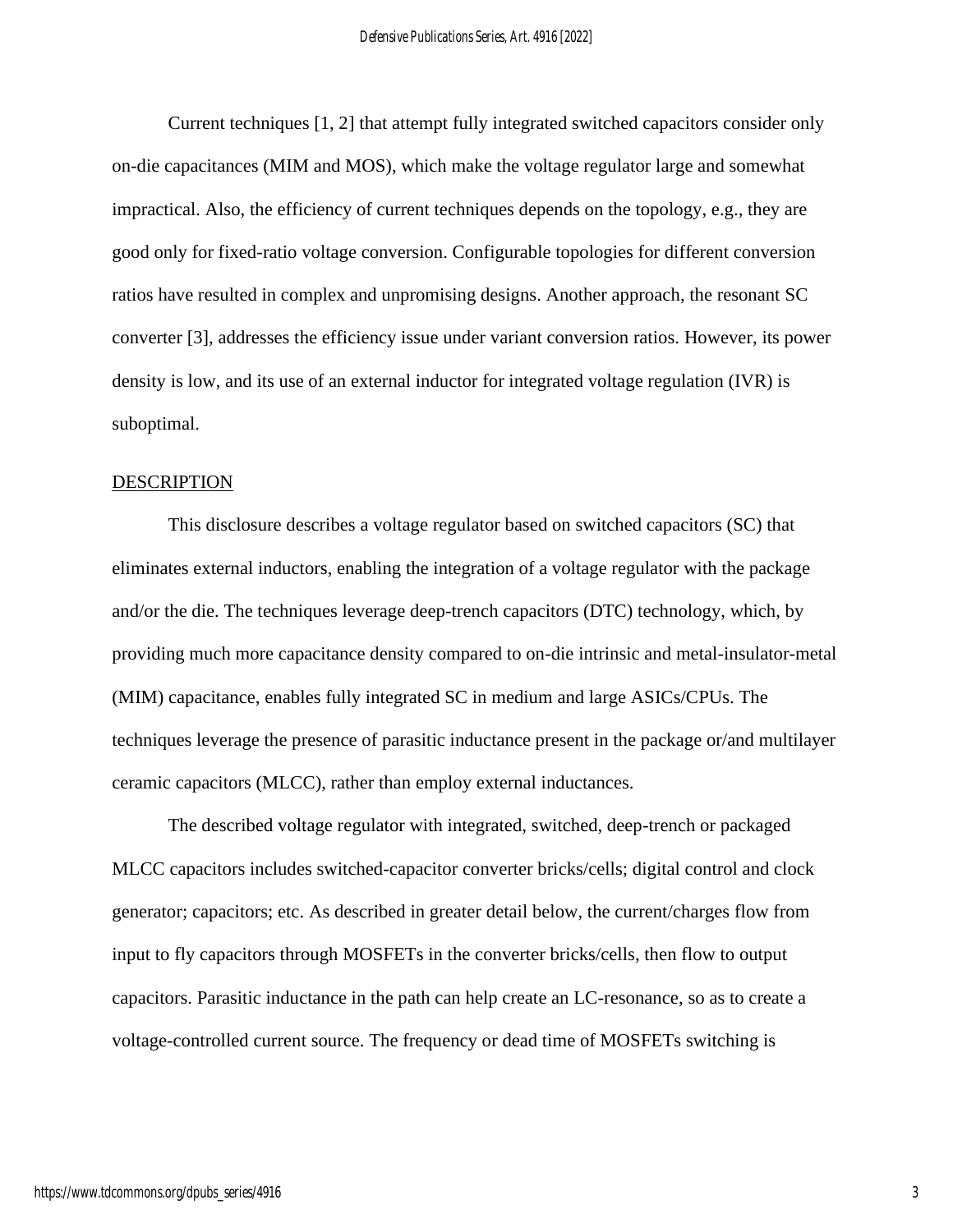controlled by the clock generator such that the output voltage across the output capacitor is at the desired level.



**Fig. 1: Integrated, switched-capacitor voltage regulator with DTC: (a) topology; (b) operation**

Fig. 1(a) illustrates the topology of an elementary cell of the integrated, switchedcapacitor voltage regulator with DTC, while Fig. 1(b) illustrates its operation. In Fig. 1(a), V1 is the input voltage and V2 is the output voltage. As illustrated, the deep-trench capacitor can be installed in flying mode. No external inductances or resistances are required. Rather, parasitic inductances and resistances of the DTC are leveraged to create a resonant circuit.

The switches SW1, SW2, and SW3 (which can each be field-effect transistors, FETs, or MOSFETs) open and close out-of-phase and in sequence, such that at any time, at most only one of the three switches is closed. In addition, there is a dead time when all three switches are open. The flow of current when a given switch is closed is indicated by the arrow of the corresponding color. For example, when SW1 closes, the capacitor (re-)charges through the input, indicated by the red arrow. When SW2 closes, the capacitor discharges through the output, indicated by the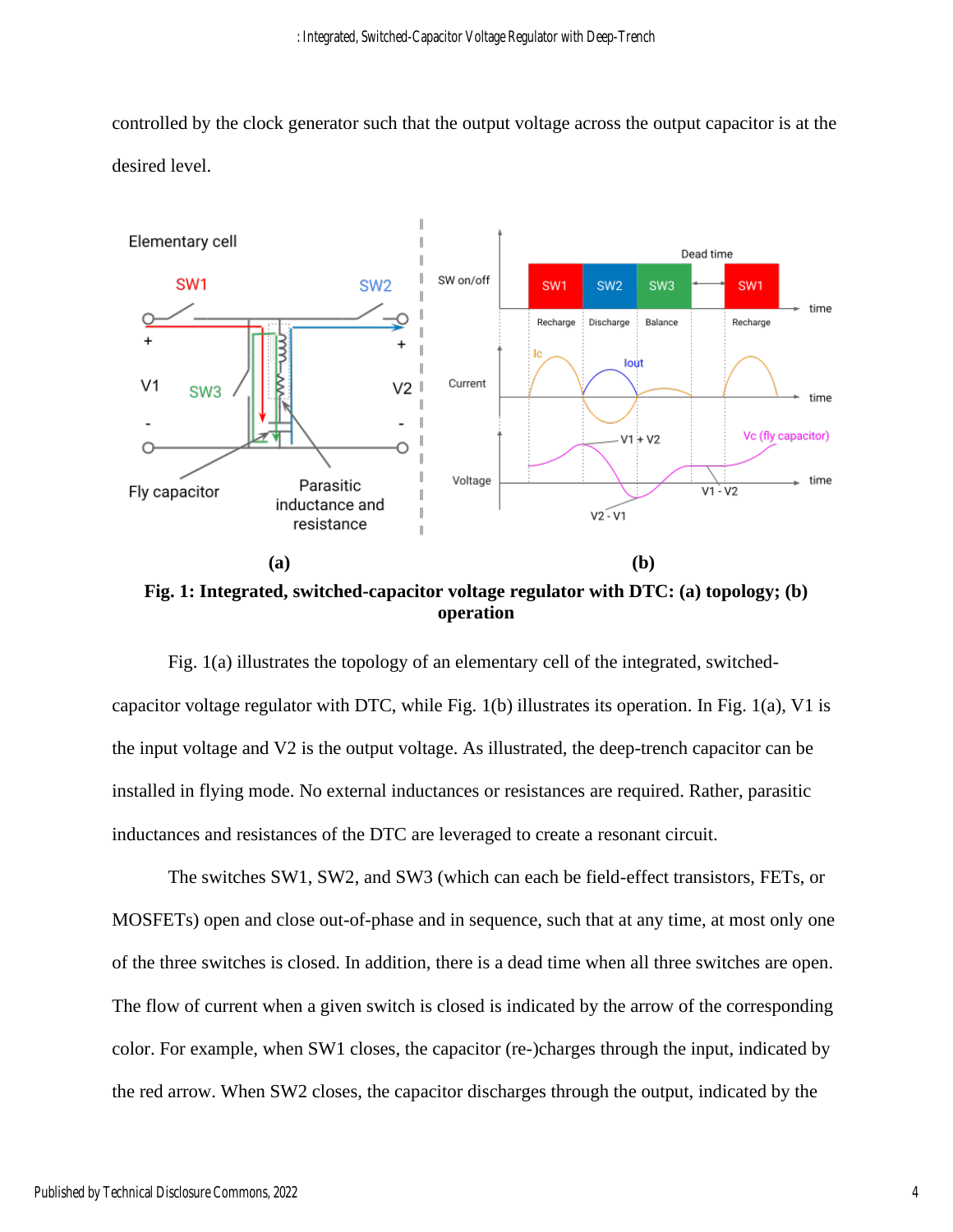blue arrow. When SW3 closes, the capacitor reaches a state of balance, e.g., a current (green) flows through the L-C circuit made of the capacitor and the parasitic inductance. When all three switches are open (dead time), no current flows aside from leakage currents, e.g., the fly capacitor voltage remains constant. The time duration of SW1, SW2 and SW3 should be controlled to  $\pi\sqrt{LC}$  so that the transition between SW1 to SW2, or SW2 to SW3 happens at zero current and all energies are stored at the capacitor and ideally there is no power loss.

A major advantage of using this topology as the basic cell, not observed in previous studies, is that no matter how many cells are stacked or any timing difference that exists, the circuit resonance frequency -  $2\pi\sqrt{LC}$  - remains the same, presuming output and input inductance is negligible. Therefore, power density can be accumulated simply by stacking more cells while the overall structure remains simple.

Fig. 1(b) illustrates the currents through the capacitor (Ic, yellow) and the output (Iout, blue), and the voltage (Vc, pink) across the fly capacitor over the recharge-discharge-balancedead-time cycle of the voltage regulator.



**Fig. 2: Developing a greater power output by arranging VR cells in parallel and by sequencing their operations**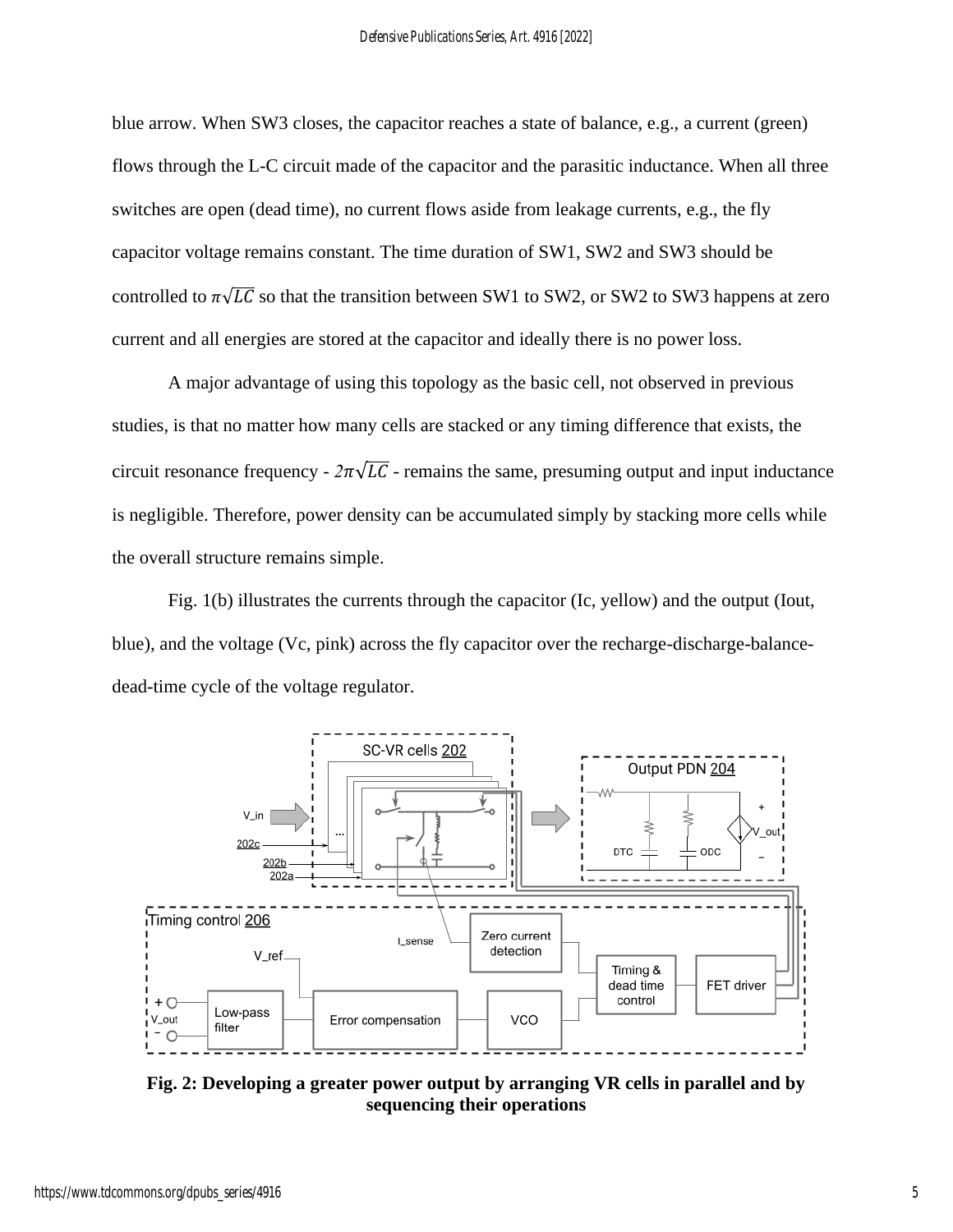Fig. 2 illustrates developing a greater power output by arranging a battery of switchedcapacitor VR cells (202) in parallel and by sequencing their operations. As illustrated, the battery of switched-capacitor VR cells comprises elementary SC-VR cells (202a-c) of the type illustrated in Fig. 1a, such that their sum current feeds into an output power distribution network (PDN 204).

The component switches of each elementary SC-VR cell are driven by a timing control circuit (206) such that the output currents (Iout) of each elementary cell are slightly offset in time from each other. In this manner, as illustrated in Fig. 3, a battery of elementary SC-VR cells can deliver a nearly constant current to a load. Timing control is achieved by comparing the timefiltered output voltage ( $V_$ out) to a reference voltage ( $V_$ ref) and by using the resulting error signal to adjust the relative firing timings and the dead times of the elementary SC-VR cells. Zero current detection is used to set the correct duration of SW1-3.



**Fig. 3: A battery of elementary SC-VR cells delivers a nearly constant output current (Iout)**

As illustrated in Fig. 3, the output currents (Iout, blue) of a number of elementary SC-VR cells comprising the battery are timed to be slightly out of phase, such that their sum current delivered to the load is nearly constant.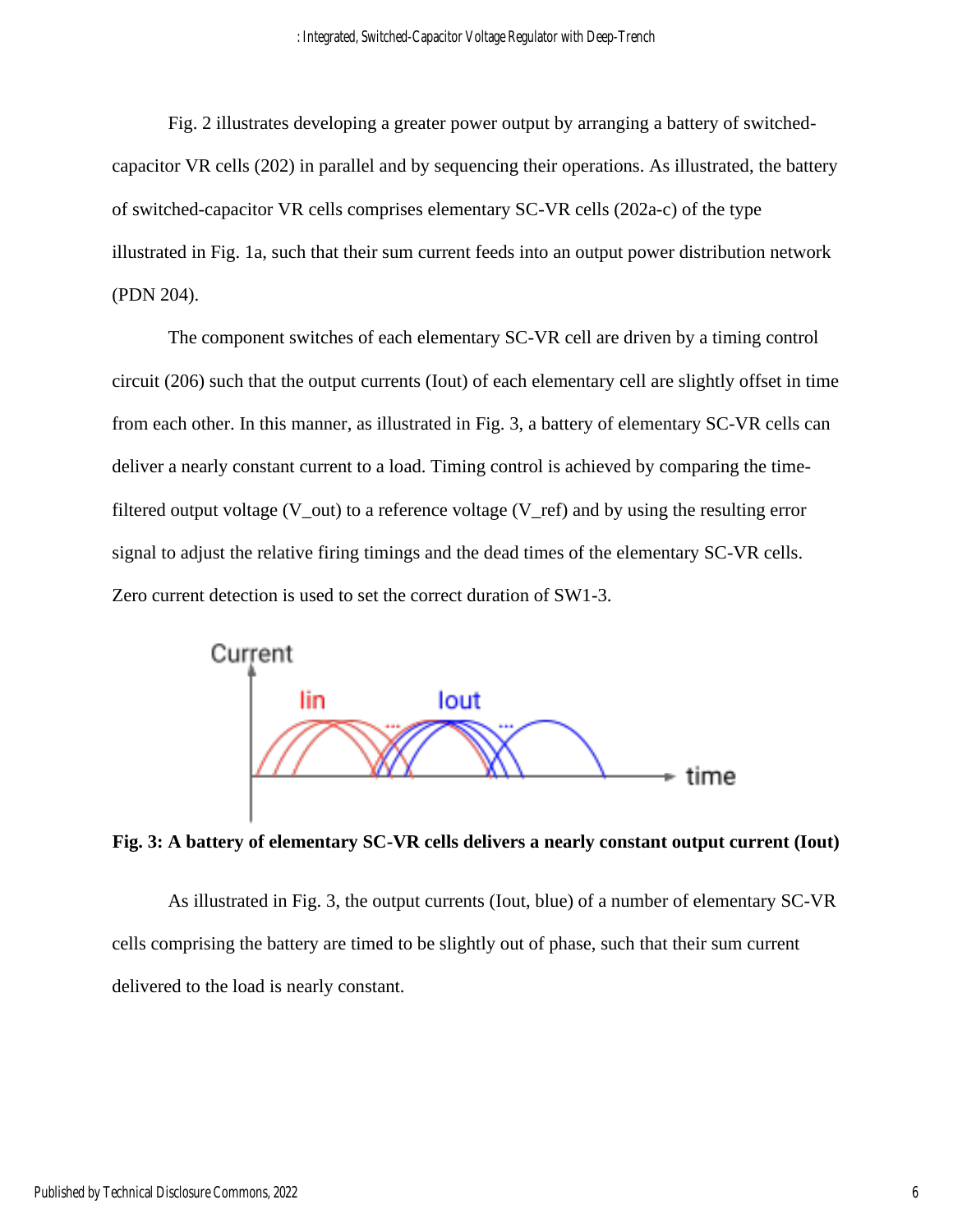

**Fig. 4: Packaging and integration options**

As illustrated in Fig. 4, a variety of options exist for packaging and integrating the described switched-capacitor voltage regulator into an ASIC or die. For example, in option 1, the MOSFETs, controller, and fly capacitors can be installed on the package (load) board. In option 2, the fly capacitors are on the interposer while the MOSFETs and controller are on the package. In option 3, the MOSFETs and controller are in the silicon while the fly capacitors are in the interposer. In option 4, the MOSFETs, controller, and the fly capacitors are in the interposer, making it an active interposer.